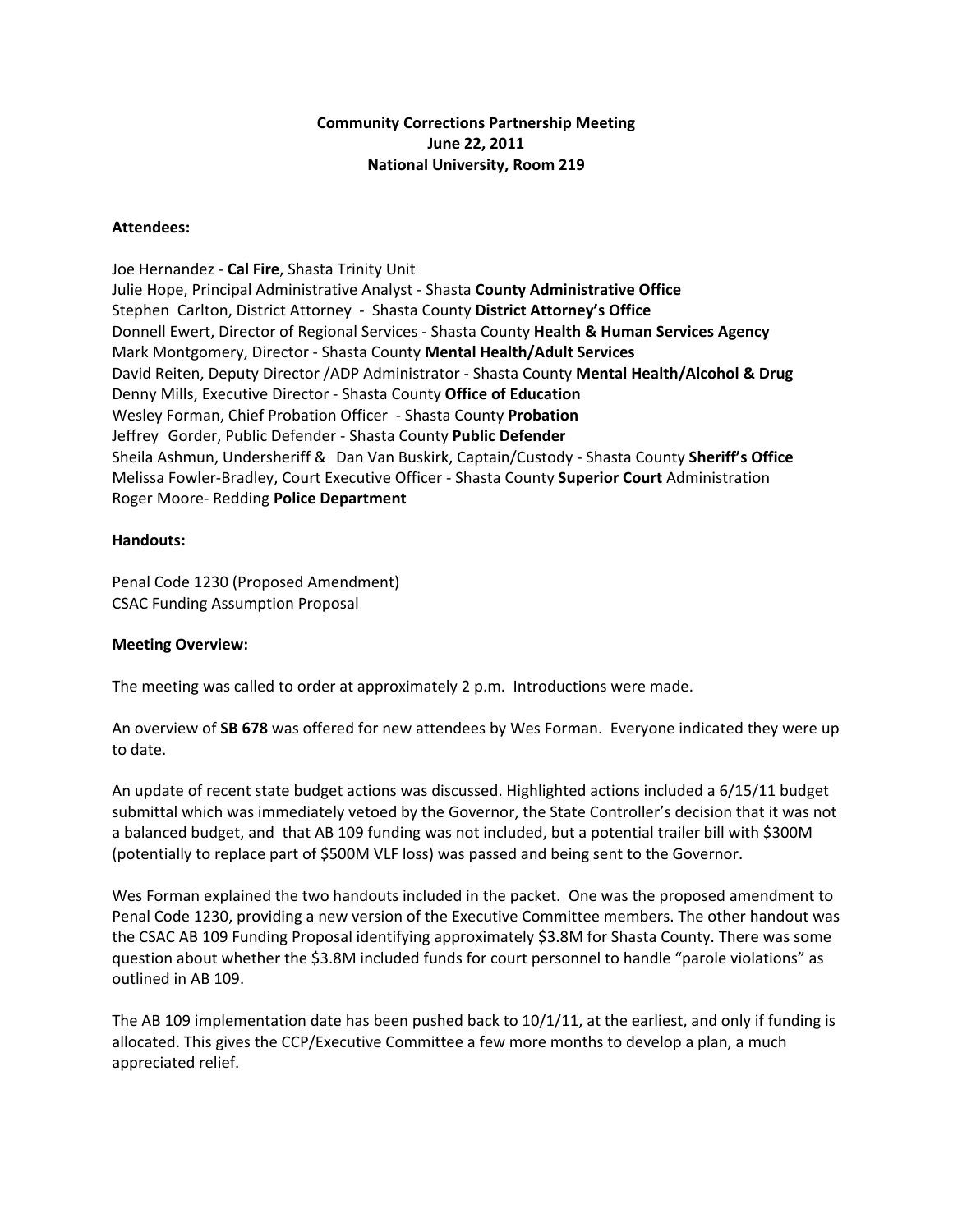Also discussed was the delayed implementation of pre release parole board violations until 7/1/13 to gives the Courts additional time to develop a plan with the state. Post Release parole board violations will continue to be implemented with the rest of AB 109 on 10/1/11.

The rest of the meeting was spent discussing impacts of AB 109 to individual agencies. A summary is provided.

Impacts were organized into three categories: Non/Non/Non's, Post Release and Parole Violators.

**Non/Non/Non**‐ There is no impact to any agency until an offender meets the criteria of a NNN and prison would have been the sentence.

Sheriff Local custody Probation- No impact unless part of a post release disposition. Supervision Programming and treatment\* Parole violation hearings

#### Court Personnel

Parole violation hearings‐ Impact unknown pending details of hearings.

\*Treatment Agencies (Social Services, Public Health, Mental Health, A&D Services, Community Organizations)‐ No impact unless part of a post release disposition.

Public assistance Prenatal treatment Mental health Substance abuse treatment Housing Employment

**Post Release**‐ Impact is immediate but prospective unless otherwise indicated.

#### **Sheriff**

Local custody‐ No impact unless parole violated.

Probation

Supervision Programming and treatment\* Parole violation hearings

### Court Personnel

Parole violation hearings‐ Impact unknown pending details of hearings.

\*Treatment Agencies (Social Services, Public Health, Mental Health, A&D Services, Community

### Organizations)

Public assistance Prenatal treatment Mental health Substance abuse treatment Housing Employment